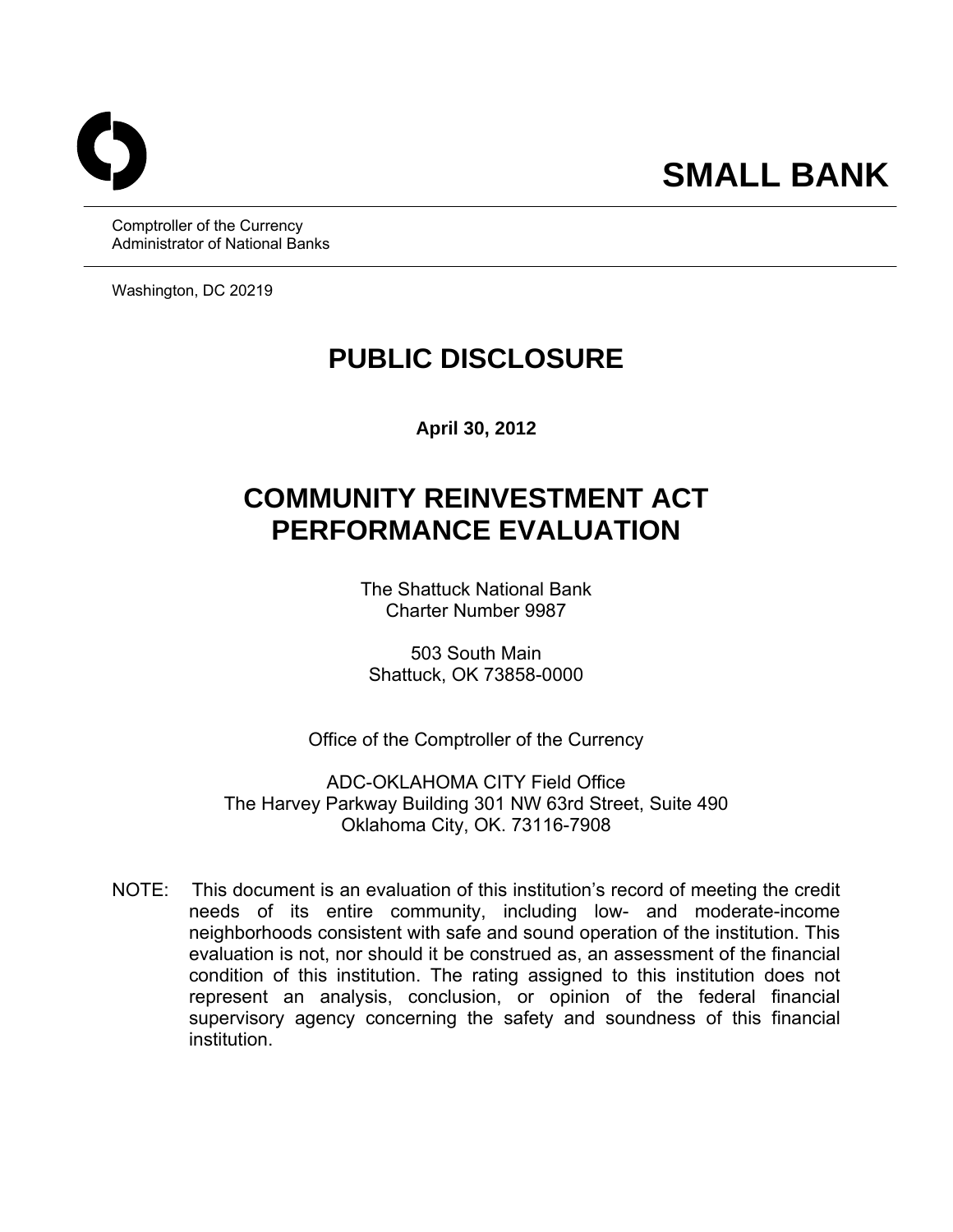## **INSTITUTION'S CRA RATING: This institution is rated Satisfactory.**

The major factors that support this rating include:

- The bank's lending performance is satisfactory given its size, financial condition, and known credit needs in its assessment area.
- A majority of the primary loan products are extended inside the bank's assessment area.
- The loan-to-deposit ratio is reasonable and commensurate with similarly situated institutions.
- The borrower distribution of loans represents a reasonable penetration among businesses and agricultural operations of different sizes.

The Shattuck National Bank in Shattuck, Oklahoma, is committed to serving the community. This is demonstrated by satisfactory lending performance as described in this Public Evaluation.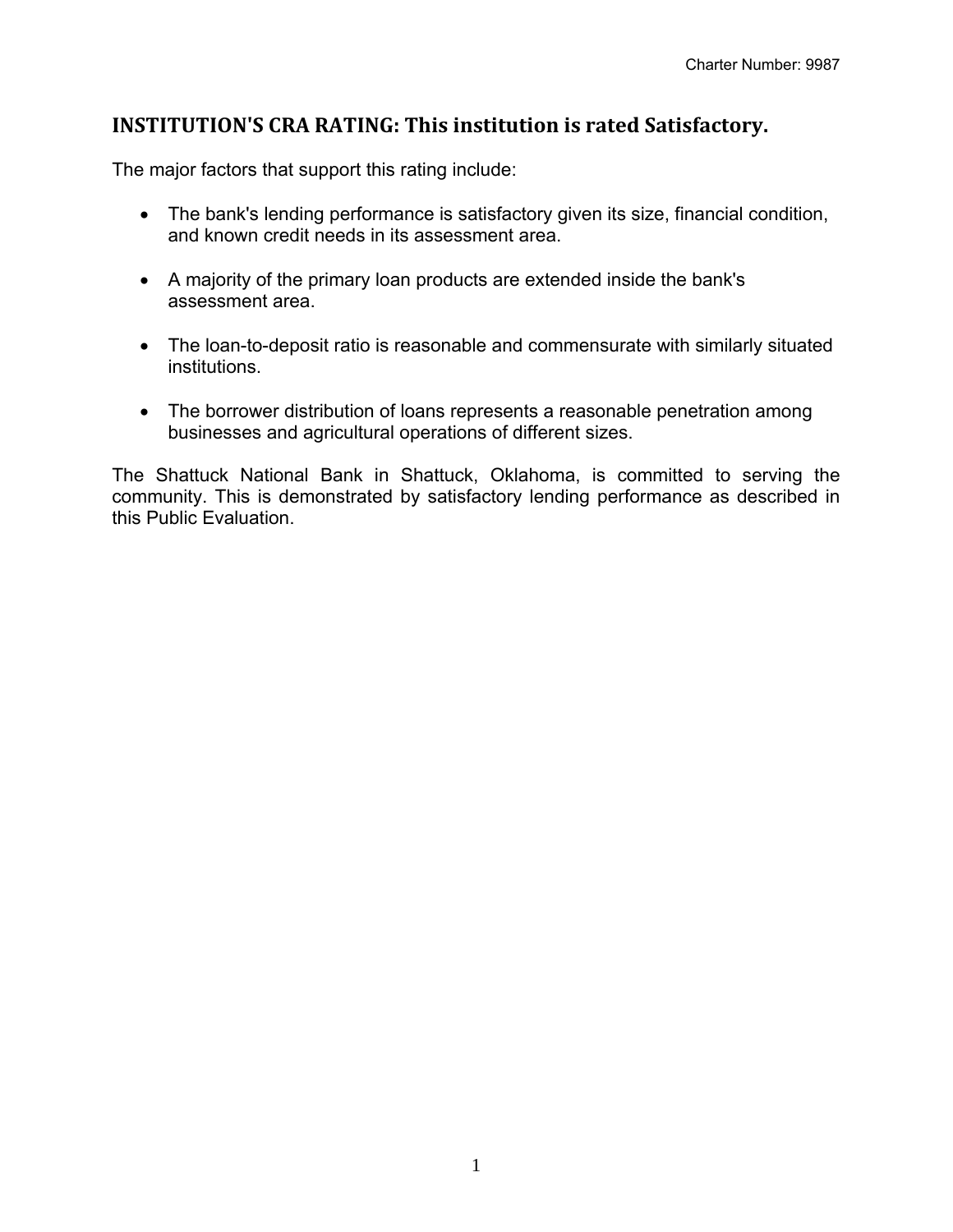## **SCOPE OF EXAMINATION**

The Shattuck National Bank (SNB) was evaluated under the Small Bank examination procedures, which include a lending test. The lending test evaluates the bank's record of meeting the credit needs of its assessment area (AA) through its lending activities. The bank's AA was reviewed and includes all census tracts in Ellis County.

SNB products sampled included agricultural and business loans, along with their related real estate loans. Sampled loans were originated within the evaluation period which encompassed years 2008 through 2011. SNB does not have any offices in a Metropolitan Statistical Area and is therefore not required to complete the Home Mortgage Disclosure Act reporting log.

## **DESCRIPTION OF INSTITUTION**

SNB is a community bank located in Shattuck, Oklahoma. SNB is wholly owned by Shattuck Bancshares, Inc., a one-bank holding company. Bank locations include the main bank and drive-thru at 503 S. Main Street in Shattuck. Cash-dispensing only Automated Teller Machines (ATMs) are available in the lobby of the main bank; Venture Grocery at 1600 S. Main Street, Shattuck; and El Tipi at Hwy 283 and Rock Creek Road, Shattuck. The ATM located at El Tipi has been added since the prior Community Reinvestment Act (CRA) examination. Additionally, SNB plans to replace the bank lobby ATM with a drive-up ATM across the street from the bank's location. No branch locations have been opened since the prior CRA examination.

SNB's primary focus is to serve agricultural, commercial, and consumer customers in Shattuck and the surrounding areas. SNB is a full-service institution providing traditional loan and deposit products to meet the community needs. As of December 31, 2011, total bank assets were \$59.5 million and gross loans and leases as a percentage of total assets were 61 percent. SNB loan portfolio composition is depicted in the following table:

| Loan Portfolio Composition as of December 31, 2011 |          |       |  |  |  |
|----------------------------------------------------|----------|-------|--|--|--|
| <b>Loan Category</b>                               | \$ (000) | %     |  |  |  |
| Commercial & Related Real Estate                   | \$24,179 | 66.9% |  |  |  |
| Agricultural & Related Real Estate                 | \$8,467  | 23.4% |  |  |  |
| Residential                                        | \$2,065  | 5.7%  |  |  |  |
| Consumer & Other                                   | \$1.407  | 3.9%  |  |  |  |

*Source: 12/31/11 Call Report* 

There are no legal or financial impediments to SNB's ability to meet the credit needs of its AA. The bank was rated Satisfactory at its last CRA examination dated January 22, 2008.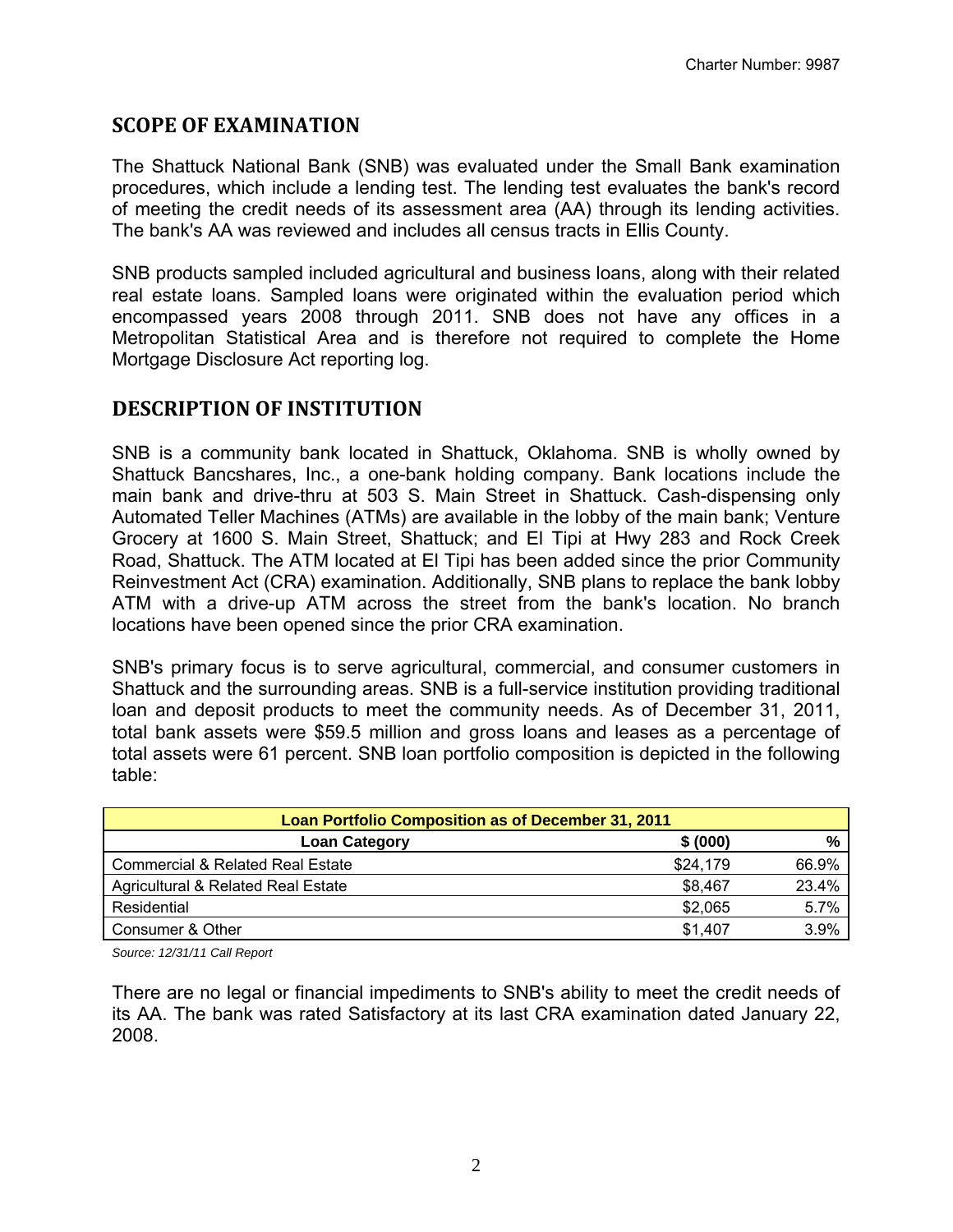#### **DESCRIPTION OF ASSESSMENT AREA**

SNB's assessment area consists of whole geographies and does not reflect illegal discrimination or arbitrarily exclude any low- or moderate-income geographies. All requirements of the CRA regulation are satisfied.

SNB's assessment area is comprised of the entire political subdivision classified as Ellis County. Ellis County is located in the northwestern portion of Oklahoma and is comprised of two middle-income census tracts, 9526 and 9528. The bank's building location and drive-thru; as well as, all three ATMs are located within census tract 9526 which is the northern portion of the county. The following table based on 2000 U.S. Census data describes major demographic and economic characteristics of SNB's assessment area, Ellis County:

| <b>Demographic and Economic Characteristics of Ellis County Assessment Area</b> |          |                                       |            |          |         |  |  |
|---------------------------------------------------------------------------------|----------|---------------------------------------|------------|----------|---------|--|--|
|                                                                                 | #        | $%$ Low                               | % Moderate | % Middle | % Upper |  |  |
| <b>Geographies (Census Tracts)</b>                                              | 2        | 0%                                    | 0%         | 100%     | $0\%$   |  |  |
| <b>Population by Geography</b>                                                  | 4,075    | 0%                                    | 0%         | 100%     | 0%      |  |  |
| <b>Owner-Occupied Housing</b>                                                   | 1,427    | 0%                                    | $0\%$      | 100%     | $0\%$   |  |  |
| by Geography                                                                    |          |                                       |            |          |         |  |  |
| <b>Businesses by Geography</b>                                                  | 491      | $0\%$                                 | $0\%$      | 100%     | 0%      |  |  |
| (non-farm)                                                                      |          |                                       |            |          |         |  |  |
| <b>Farms by Geography</b>                                                       | 83       | 0%                                    | 0%         | 100%     | 0%      |  |  |
| <b>Family Distribution</b>                                                      | 1,227    | 16.63%                                | 21.92%     | 22.74%   | 38.71%  |  |  |
| by Income Level                                                                 |          |                                       |            |          |         |  |  |
| <b>Household Distribution</b>                                                   | 1,774    | 18.77%                                | 19.90%     | 23.17%   | 38.16%  |  |  |
| by Income Level                                                                 |          |                                       |            |          |         |  |  |
| <b>Census Median Family Income</b>                                              |          | <b>Median Housing Value</b>           | \$37,603   |          |         |  |  |
| (MFI) Non-MSA                                                                   |          |                                       |            |          |         |  |  |
| <b>HUD-Adjusted MFI: 2011</b>                                                   | \$48,800 | <b>Households Below Poverty Level</b> | 12.80%     |          |         |  |  |
| HUD- Adjusted MFI: 2010                                                         | \$47,200 | <b>Households on Social Security</b>  | 40.30%     |          |         |  |  |
| HUD - Adjusted MFI 2009                                                         | \$46,400 | <b>Households on Retirement</b>       | 14.99%     |          |         |  |  |

*Source: 2000 U.S. Census Data* 

The current state of the local economy for the assessment area is characterized as good with the oil & gas sector picking up strength. Primary employment sectors in Ellis County are farming, oil & gas services, and retail trade. Major employers for the area are J & L Oil Field Services, Shattuck Public Schools, Newman Memorial Hospital, Johnston Grain, Shattuck Nursing Center, Venture Grocery, Dollar General, and ALCO.

The recent economic downturn had limited impact on businesses and families in the AA. Average unemployment for Ellis County is low at approximately 2.1 percent compared to the Oklahoma State average unemployment rate of approximately 5.4 percent. This is according to The Oklahoma Employment Security Commission as of March 2012.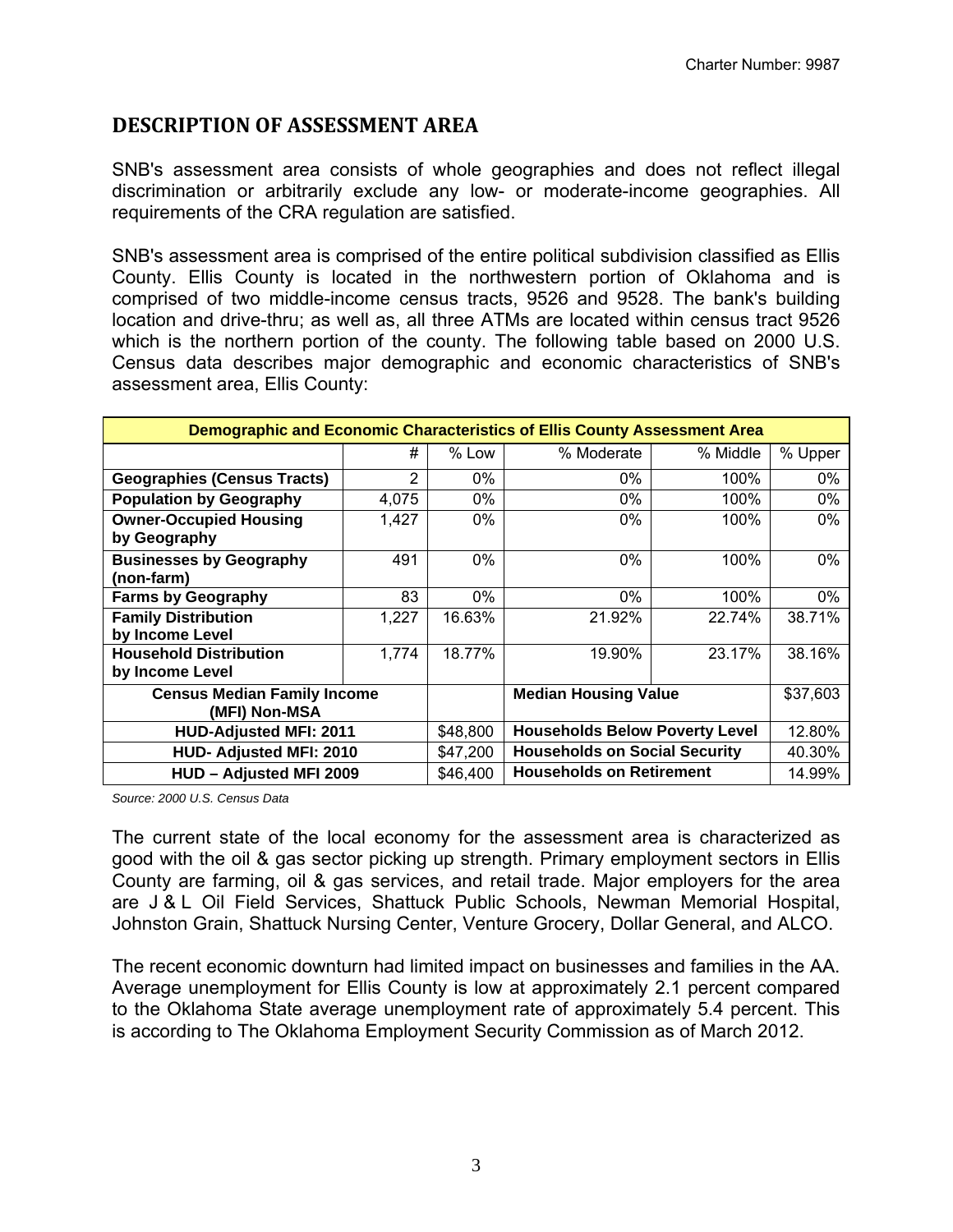Local banking competition within Ellis County stems from Farmers & Merchants Bank in Arnett, OK and an Oklahoma State Bank of Buffalo branch located in Gage, OK. Additional competition includes banks in the surrounding Oklahoma areas of Laverne, Vici, and Woodward; as well as, those banks in Follett and Higgins, TX.

In conducting the assessment of the bank's performance, a community contact was made with a member of the local school system. The contact indicated that the credit needs of the community are being adequately satisfied. There will be increasing credit needs as the local oil & gas sector continues to experience growth; however, the contact stated that SNB is aggressive in surveying the credit needs of the community in an active effort to appropriately meet them. SNB is an active member of the community, and does a good job meeting community needs.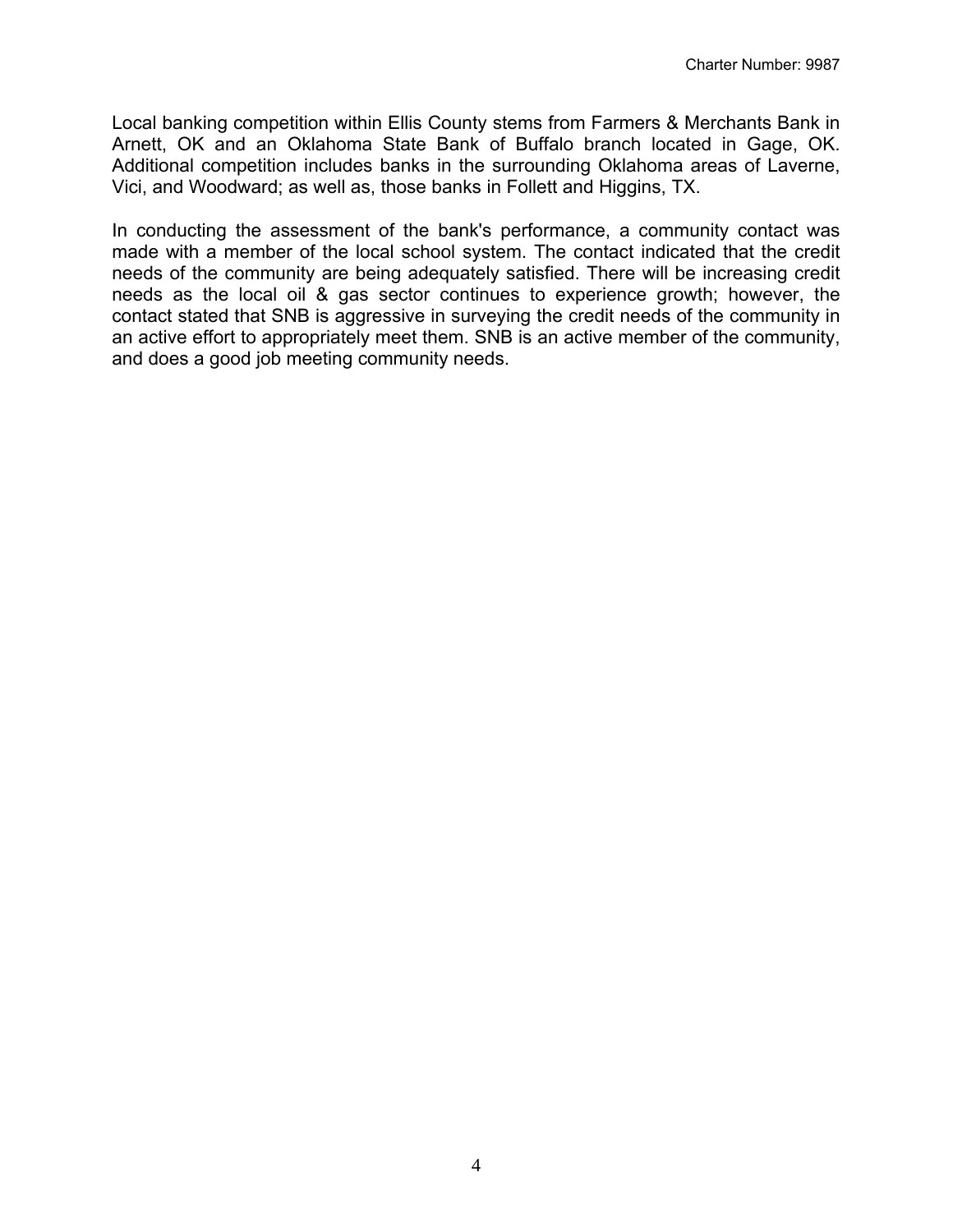## **CONCLUSIONS WITH RESPECT TO PERFORMANCE CRITERIA**

This evaluation assesses SNB's performance focusing primarily on five performance criteria: the loan-to-deposit ratio; lending in the AA; lending to borrowers of different incomes and to businesses of different sizes; geographic distribution of loans; and responses to CRA related complaints. Since, SNB's AA does not include any low- or moderate-income census tracts, a geographic distribution of loans within the assessment area would not be meaningful and is therefore not performed. Additionally, lending to consumer borrowers of different incomes is not evaluated given SNB's two primary loan products are agricultural and commercial related loans.

To assess SNB's lending performance, a total of 35 agricultural loans and 29 commercial loans originated during the evaluation period, 2008 through year-end 2011 were evaluated. Based on the analysis and consistent with available resources and capabilities, SNB is meeting the credit needs of the assessment area in a satisfactory manner.

#### **Loan-to-Deposit Ratio**

SNB's loan-to-deposit (LTD) ratio meets the standards for satisfactory performance and is reasonable given the bank's size, financial condition, and assessment area credit needs. The average quarterly LTD ratio is 59.81 percent for the period ranging from March 2008 to December 2011. Ratios of five similarly situated banks were evaluated over the same period. The quarterly average LTD ratio for the other institutions is 55.5 percent with a range from 45.76 percent to 66.85 percent. The following table shows total assets as of December 31, 2011 and the average LTD ratio for SNB, as well as the other five similarly situated banks:

| <b>Institution</b>                 | Assets as of<br>12/31/11 \$(000) | <b>Average LTD</b><br><b>Ratio</b> |  |
|------------------------------------|----------------------------------|------------------------------------|--|
| <b>The Shattuck National Bank</b>  | \$59,469                         | 59.81                              |  |
| Bank of Vici                       | \$41,657                         | 66.85                              |  |
| Oklahoma State Bank                | \$48,763                         | 52.68                              |  |
| <b>Farmers and Merchants Bank</b>  | \$53,474                         | 59.37                              |  |
| <b>Bank of Laverne</b>             | \$63,545                         | 45.76                              |  |
| The First National Bank of Seiling | \$81,161                         | 52.83                              |  |

*Source: Uniform Bank Performance Reports* 

#### **Lending in Assessment Area**

SNB's lending in their AA meets the standard for satisfactory performance. A majority of agricultural and commercial loans were originated in SNB's AA. This conclusion is based on a random sample of 25 agricultural loans and 24 commercial loans that were originated during SNB's evaluation period, 2008 to year-end 2011. The following table depicts SNB's lending in their AA: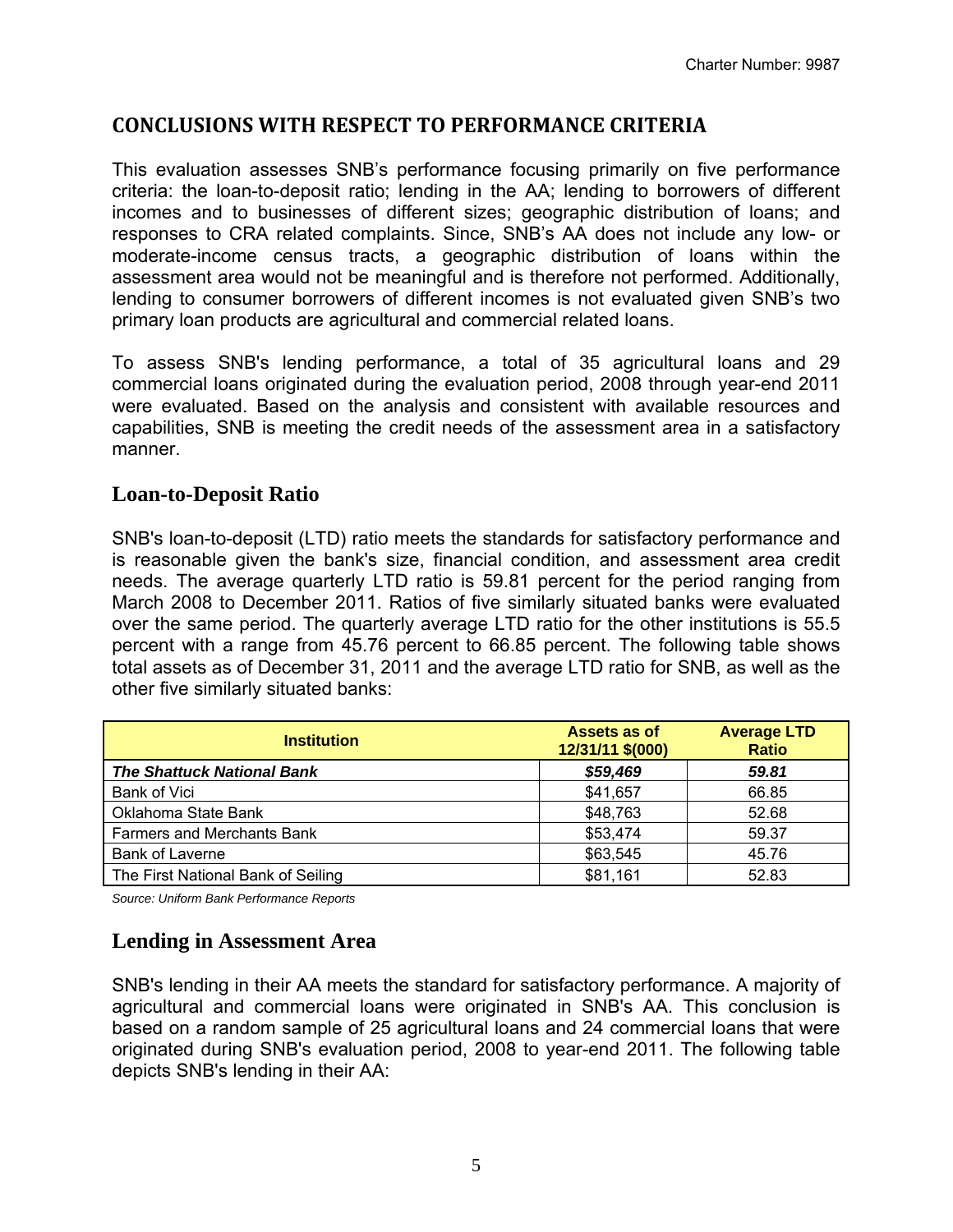| <b>Lending in Ellis County Assessment Area</b> |    |               |    |                |                         |               |     |                |     |              |
|------------------------------------------------|----|---------------|----|----------------|-------------------------|---------------|-----|----------------|-----|--------------|
| <b>Number of Loans</b>                         |    |               |    |                | <b>Dollars of Loans</b> |               |     |                |     |              |
|                                                |    | <b>Inside</b> |    | <b>Outside</b> |                         | <b>Inside</b> |     | <b>Outside</b> |     |              |
| Loan Type                                      | #  | $\%$          | #  | %              | <b>Total</b>            |               | %   |                | %   | <b>Total</b> |
| Agricultural                                   | 10 | 40%           | 15 | 60%            | 25                      | 476,311       | 7%  | 6,018,286      | 93% | 6,494,597    |
| Commercial                                     | 15 | 63%           | 9  | 38%            | 24                      | 3,510,001     | 65% | ,856,568       | 35% | 5,366,569    |
| <b>Totals</b>                                  | 25 | 51%           | 24 | 49%            | 49                      | 3,986,312     | 34% | 7,874,854      | 66% | 11,861,166   |

*Source: Bank Reports; Random Sample of 25 Agricultural & 24 Commercial Loans* 

#### **Lending to Borrowers of Different Incomes and to Businesses of Different Sizes**

Distribution of loans reflects a reasonable penetration and meets the standard for satisfactory performance for lending among businesses and agricultural operations of different sizes. The following tables represent the distribution of lending based on the samples of 20 agricultural loans and 20 commercial loans originated within SNB's AA during the evaluation period, 2008 through year-end 2011.

| Borrower Distribution of Loans to Farms in Ellis County Assessment Area |                    |               |                     |       |  |  |
|-------------------------------------------------------------------------|--------------------|---------------|---------------------|-------|--|--|
| <b>Business Revenues (or Sales)</b>                                     | $\leq$ \$1,000,000 | > \$1,000,000 | Unavailable/Unknown | Total |  |  |
| % of AA Farms                                                           | 100%               | $0.00\%$      | $0.00\%$            | 100%  |  |  |
| % of Bank Loans in AA by #                                              | 90.00%             | 10.00%        | $0.00\%$            | 100%  |  |  |
| % of Bank Loans in AA by \$                                             | 80.97%             | 19.03%        | $0.00\%$            | 100%  |  |  |

*Source: 2000 U.S. Census Data & Agricultural Loan Sample* 

SNB's distribution to agricultural operations of different sizes is reasonable. A majority of agricultural loans were originated to small operations with annual gross revenues of less than \$1 million.

| Borrower Distribution of Loans to Businesses in Ellis County Assessment Area |                    |               |                     |       |  |  |
|------------------------------------------------------------------------------|--------------------|---------------|---------------------|-------|--|--|
| <b>Business Revenues (or Sales)</b>                                          | $\leq$ \$1,000,000 | > \$1,000,000 | Unavailable/Unknown | Total |  |  |
| % of AA Businesses                                                           | 48.88%             | 3.05%         | 48.07%              | 100%  |  |  |
| % of Bank Loans in AA by #                                                   | 70.00%             | 30.00%        | $0.00\%$            | 100%  |  |  |
| % of Bank Loans in AA by \$                                                  | 19.48%             | 80.52%        | $0.00\%$            | 100%  |  |  |

*Source: 2000 U.S. Census Data & Commercial Loan Sample* 

SNB's distribution of loans to businesses exceeds the standard. A majority of loans are originated to small commercial businesses with annual gross revenues of less than \$1 million. However a large percentage of the businesses in the AA did not report revenues or revenues were unavailable or unknown, as reflected in the table above.